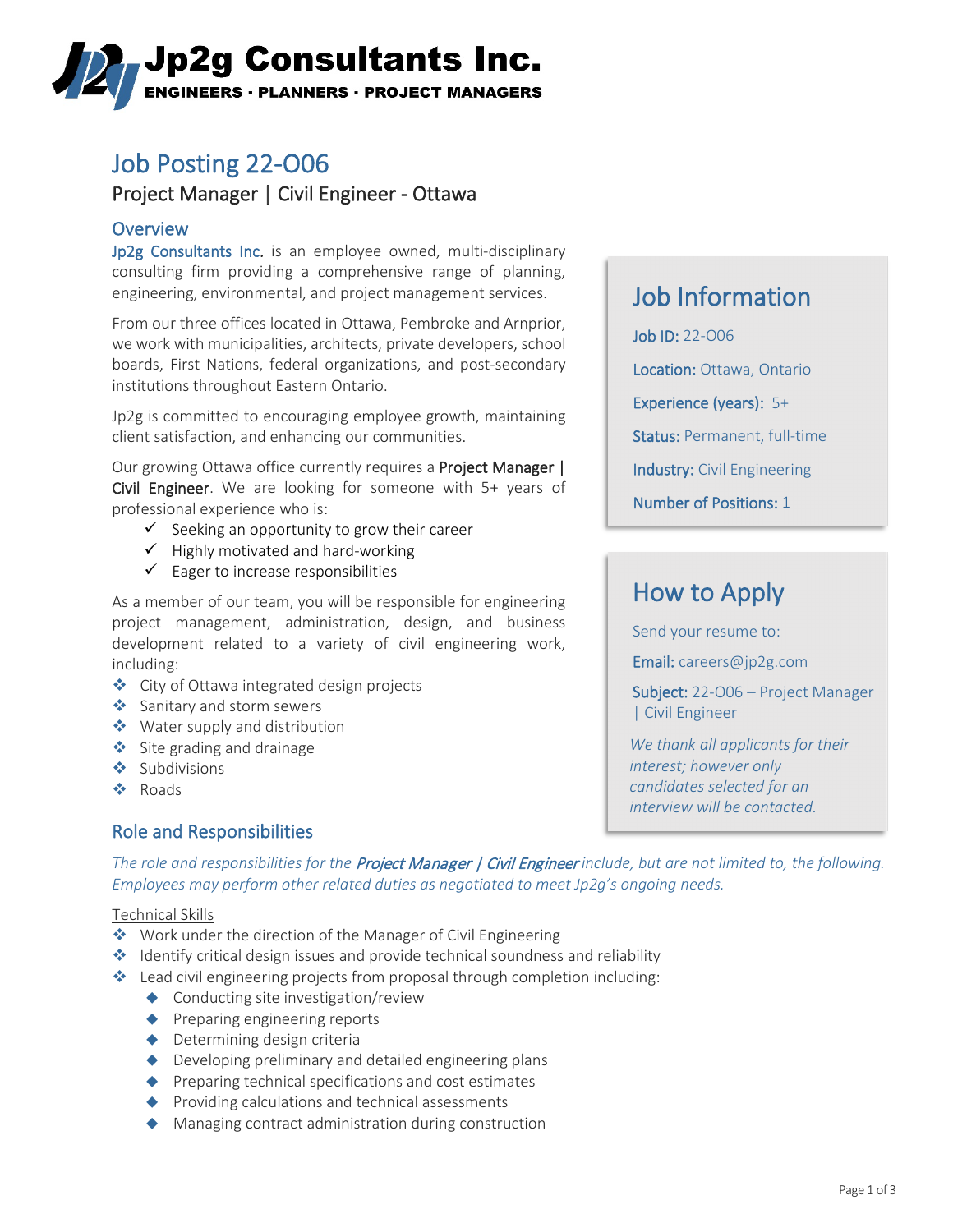## Job Posting 22-O06 Project Manager | Civil Engineer - Ottawa



#### Teamwork

- ❖ Attend client meetings
- ◆ Attend coordination meetings with design team
- \* Ensure proper coordination of documents with other design disciplines
- \* Provide marked-up sketches to CAD operator or update CAD drawings as required; back-check drawings for quality control
- Train and assist junior staff as required
- Build and maintain positive relationships with colleagues, other consultants, and key stakeholders to ensure projects run smoothly and to resolve concerns promptly and efficiently

### Minimum Qualifications

- ❖ Bachelor's Degree in Civil Engineering
- $\cdot$  5+ years of experience in consulting or construction industry
- Licensed Professional Engineer (P.Eng.) in the province of Ontario (PEO) with 5+ years of experience in municipal engineering Eligible to seek security clearances
- **❖** Valid driver's license
- ◆ ISO 9001:2015 Fundamental training (provided by Jp2g)

### **Qualifications**

- Strong ability to work independently and in a complex environment, dealing with multiple projects and clients
- ◆ Ability to work in a complex and fast-paced team environment
- Sound communications skills (oral and written) as demonstrated through client and staff relations
- Strong sense of initiative and ability to prioritize tasks
- Sound English language skills (oral and written)
- Demonstrated experience working with other consultants and contractors, and coordination of significant projects
- ❖ Excellent problem-solving and decision-making skills
- Working knowledge of MS Office (Word, Excel, PowerPoint, etc.)
- Familiarity with AutoCAD, City of Ottawa/MTO, and NMS specifications
- Reliable vehicle access is required

#### Compensation and Benefits

- Friday afternoons off year-round (36 hour/week)
- ❖ Group RSP planning opportunities
- \* Professional development and advancement opportunities
- **❖** Competitive compensation and benefits package
- **❖** Future shareholder opportunities

#### *Proof of vaccination will be required to accommodate client-specific requirements.*

*Jp2g is committed to fair and accessible employment practices. We will accommodate people with disabilities during the recruitment and assessment processes, and when people are hired. We will develop and put in place a process for developing individual accommodation plans and return-to-work policies for employees that have been absent due to a disability.*

*Offers of employment for safety-sensitive positions involving fieldwork are contingent upon candidates being able to perform key physical tasks of the job as described in the job posting and interview. This may include the ability to work in*